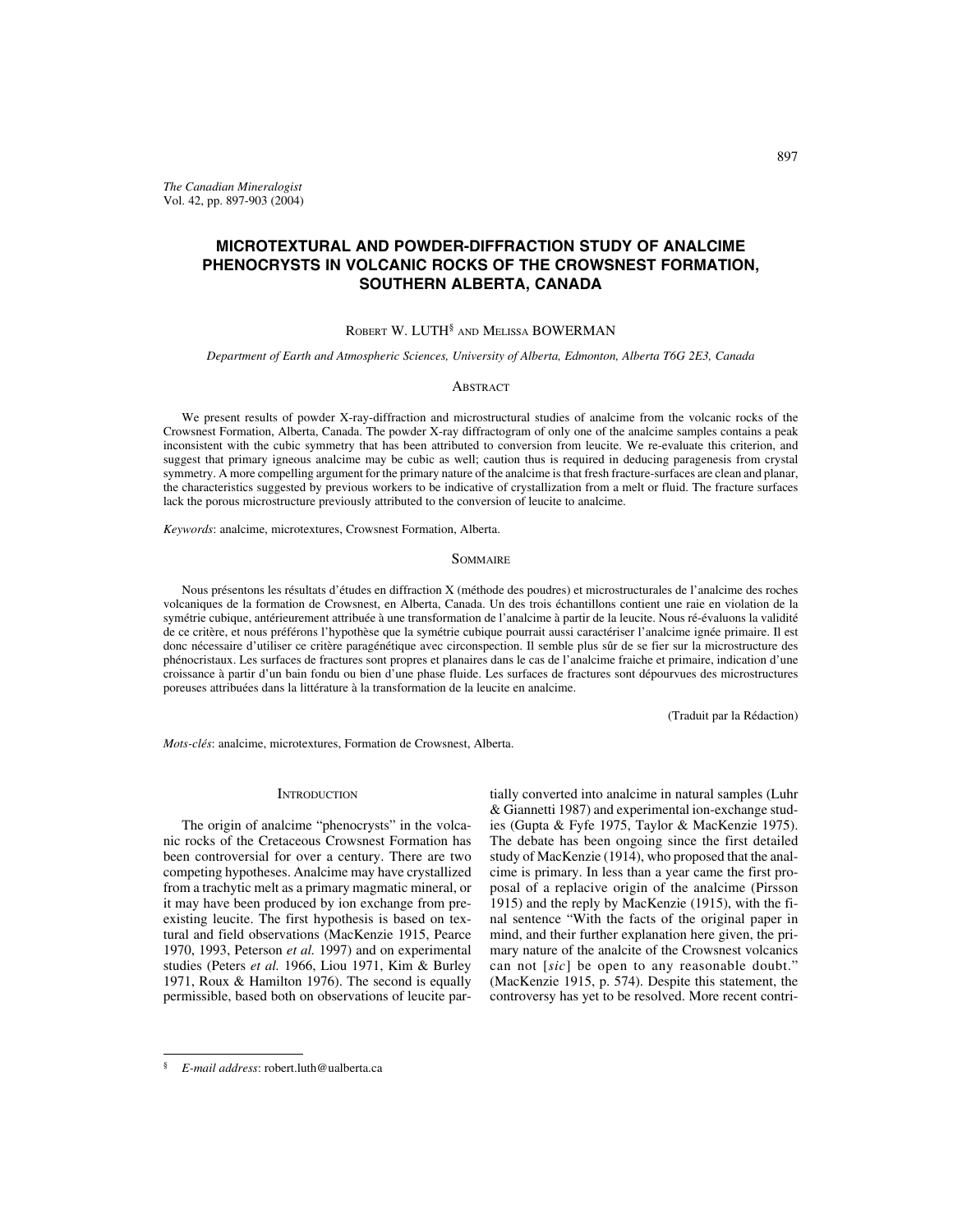butions to the debate include those of Pearce (1970) (primary), Ferguson & Edgar (1978) (primary), Karlsson & Clayton (1991) (secondary), and Peterson *et al.* (1997) (primary).

As illustrated by the ongoing debate [*e.g.*, Pearce (1993) *versus* Karlsson & Clayton (1993)], the current evidence is permissive of either origin. In light of recent work on crystal structures, degree of Si–Al order, and phase transitions in leucite and analcime, we reevaluate the criterion used by Gottardi & Galli (1985) that analcime formed by ion exchange of leucite should have a disordered Si–Al framework, and therefore be cubic, hence optically isotropic and lacking specific peaks in the powder X-ray diffractogram. In support of this idea, synthetic analcime produced by ion exchange of leucite was reported to be cubic (Line *et al.* 1996).

We also examine microstructures of freshly fractured surfaces, using the approach and criteria of Putnis *et al.* (1994). These authors examined microtextures observable on freshly fractured surfaces of analcime by scanning electron microscopy (SEM). They found distinctively different microtextures in hydrothermally crystallized analcime (H-type, crystallized from a fluid) compared to those in X-type analcime, formed by experimental or natural ion-exchange. The fracture surfaces of the hydrothermal analcime have smooth, planar surfaces; in contrast, fracture surfaces of the X-type analcime have a porous microtexture. Putnis *et al.* (1994) suggested that analcime grown from a melt should have planar surfaces analogous to those of the H-type analcime.

#### EXPERIMENTAL METHODS

In the more friable units of the Crowsnest Volcanic Suite, it is possible to pluck the analcime phenocrysts, which can be  $>3$  cm in diameter, out of the matrix by hand. The samples studied here were collected in the summer of 2002 during fieldwork for the second author's B.Sc. thesis research. They were sampled from outcrops in the Pipeline Road locality of Peterson *et al.* (1997), which is located just southwest of Coleman, Alberta.

Two intact phenocrysts of analcime, 7 and 9 mm in diameter, and a fractured half of a crystal 9.5 mm in diameter, were selected for this study. All three are honey-brown in color. Pearce (1993) previously described the brown-colored analcime as the freshest, with red, orange, and green varieties produced by alteration. The crystals were broken up such that the largest fragments measure ~2 mm in diameter. The fragments were ultrasonically cleaned in deionized water for 10 minutes, and then rinsed with fresh deionized water. The ultrasonic cleaning was repeated twice, followed by rinsing the fragments with ethanol and drying in a drying oven for 30 minutes at 75°C.

A portion of each crystal was ground in an agate mortar and pestle under ethanol, and fragments were extracted for an examination in immersion oils with a petrographic microscope. Another portion of each crystal was further ground in an agate mortar and pestle under ethanol and mounted on a quartz plate as a slurry in acetone. The powder X-ray diffractogram for each was obtained with a Rigaku Geigerflex diffractometer at 40 kV and 30 mA using Co*K* $\alpha$  radiation. The scan was run from  $2^{\circ}$  to  $90^{\circ}$   $2\theta$ . The data were processed using Jade6 software (MDI Corp.).

Selected fragments were mounted on a standard SEM stub with double-sided tape, coated with gold, and examined on a JEOL 6301–FE scanning electron microscope (SEM) with an accelerating voltage of 5 kV.

### **RESULTS**

Under the petrographic microscope, the grains of all three crystals of analcime are optically isotropic, in agreement with the observation of Pearce (1993) that the brown Crowsnest analcime is isotropic.

The powder X-ray diffractograms for each of the analcime crystals (Fig. 1) can be indexed on a cubic cell, when compared to calculated patterns (*e.g.*, PDF 71– 0811) that account for peaks with relative intensities less than 1%. One sample has a peak at the appropriate location  $(d = 6.90 \text{ Å})$  to be the 200 reflection, which is not consistent with the *Ia3d* symmetry. That peak has been cited by previous investigators as the hallmark of noncubic symmetry in analcime (Knowles *et al.* 1965, Gottardi & Galli 1985). The relative intensity of this peak in our diffractogram is low (0.6%). By comparison, the 200 peak of the orthorhombic analcime listed on ICDD PDF19–1180 has a relative intensity of 2%. This difference, and the low intensity in our diffractogram, poses the question of the reliability of using the 200 peak as being diagnostic of non-cubic character. To investigate this issue further, we used XPOW (Downs *et al.* 1993) to produce powder XRD patterns from data on the analcime structure in the American Mineralogist Crystal Structure Database (Downs & Hall-Wallace 2003). The structures from Mazzi & Galli (1978) produce diffractograms with 200 peaks having relative intensities ranging from 0.15 to 4.26% for the five *I*41*/ acd* structures and from 0.55 to 0.91% for the two *Ibca* structures. To ensure that we did not overlook a peak of even lower intensity, we reran our other two samples at a smaller step-scan and longer dwell-time to ensure that no peak exists at  $d \approx 6.90$  Å. No peak was present in this region in either diffractogram. We conclude, therefore, that these two samples of analcime are cubic, whereas the third is potentially non-cubic. Given the optically isotropic nature of all three samples, the inferred symmetry of this third sample may be questionable.

Examination with the SEM revealed that the outer surface of the analcime crystals is etched and partially dissolved (Fig. 2). The porous microtexture characteristic of analcime formed by ion exchange and hydration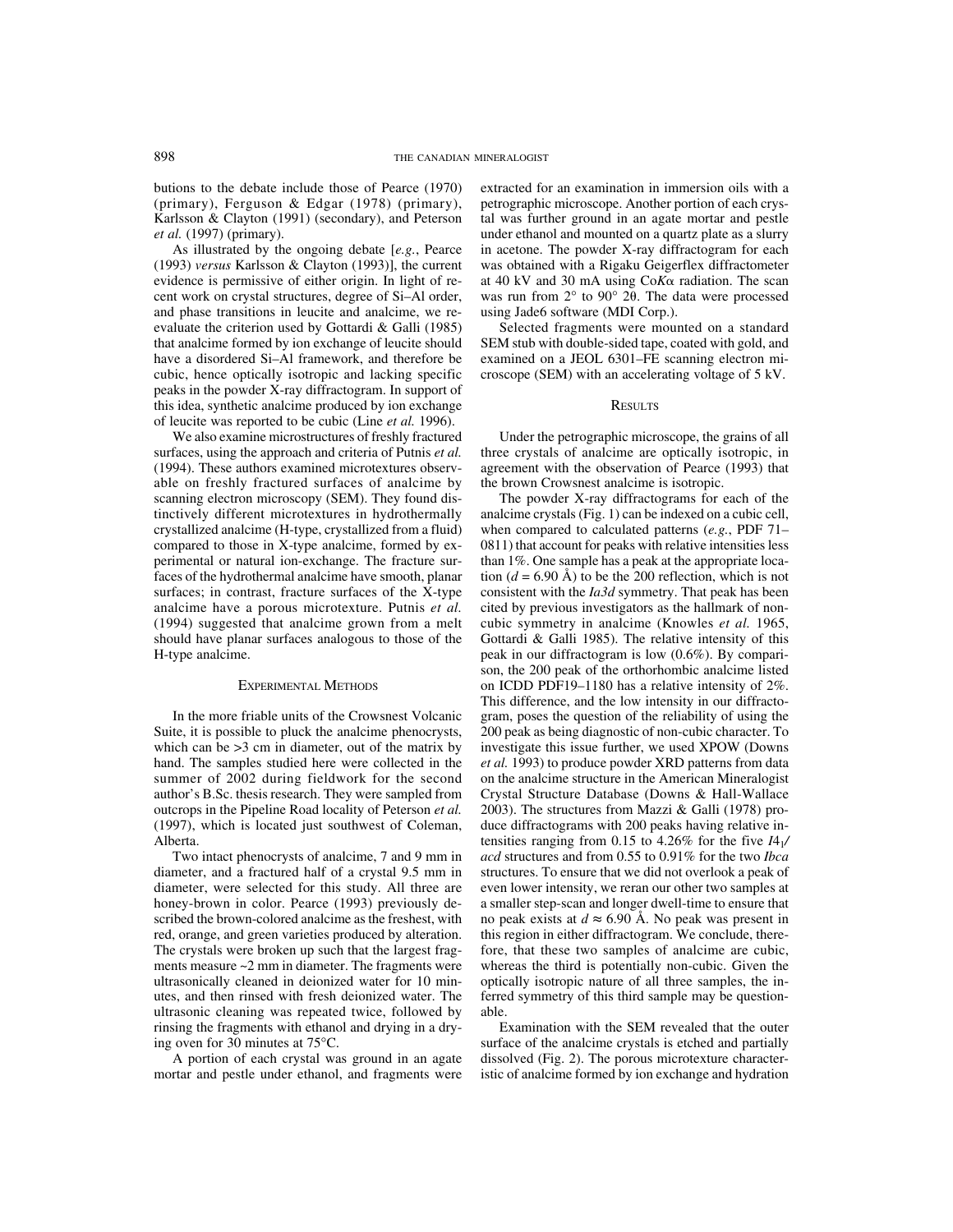

FIG. 1. Powder X-ray diffractograms of analcime from the Crowsnest Volcanic Suite. To expand the scale, the portion of the diffractograms at  $2\theta < 10^{\circ}$  are omitted, as it does not contain any peaks. The baselines for the upper two diffractograms are offset for clarity. The intensity scale has been magnified to show the low-intensity peaks; the maximum intensity in the three scans (from top to bottom) is 4870, 7300, and 9383 counts, respectively. Arrow indicates the location of peaks inconsistent with cubic symmetry. Peaks at  $22.9$  and  $40.6^{\circ}2\theta$  in the middle scan are tentatively attributed to chloritoid.

of leucite (Figs. 1b, c of Putnis *et al.* 1994) was not observed, either on these weathered faces or on freshly fractured surfaces (Figs. 3a, b). The clean, planar surfaces we observe are similar to those observed by Putnis *et al.* (1994) for analcime that crystallized from hydrothermal solutions (their Fig. 1a).

#### **DISCUSSION**

The X-ray results for our two cubic samples disagree with previous work on analcime from the Crowsnest Volcanic Suite. Gottardi & Galli (1985) cited the study of Aurisicchio *et al.* (1975), who reported optically anisotropic analcime and XRD patterns that contain the 200 peak. These investigators studied red-colored analcime, and their results may be reconciled with those of the present study by noting that Pearce (1993) observed that altered analcime is commonly red and optically anisotropic.

In order to evaluate the significance of the symmetry of these analcime samples as a monitor of the mode of their formation, some background on the Gottardi & Galli (1985) criterion is required. These authors reference Galli *et al.* (1978), who based their argument on the "fully disordered (Si, Al)-distribution in leucite". They stated that all samples of analcime were generated by Na-for-K exchange of leucite should be fully disordered, and hence cubic. This statement assumes that non-cubic analcime must have an ordered Si–Al distribution. The ordering of Si and Al in both leucite and analcime has been the topic of a number of studies since that of Galli *et al.* (1978).

At high temperature, leucite is cubic (space group *Ia*3*d*: Peacor 1968). It contains a single tetrahedrally coordinated site, which requires a long-range disordered distribution of Si and Al. At lower temperatures (<665°C), leucite adopts a tetragonal structure (space group *I*41*/a*, Mazzi *et al.* 1976), after passing through an intermediate phase with space group *I*41*/acd* (Heaney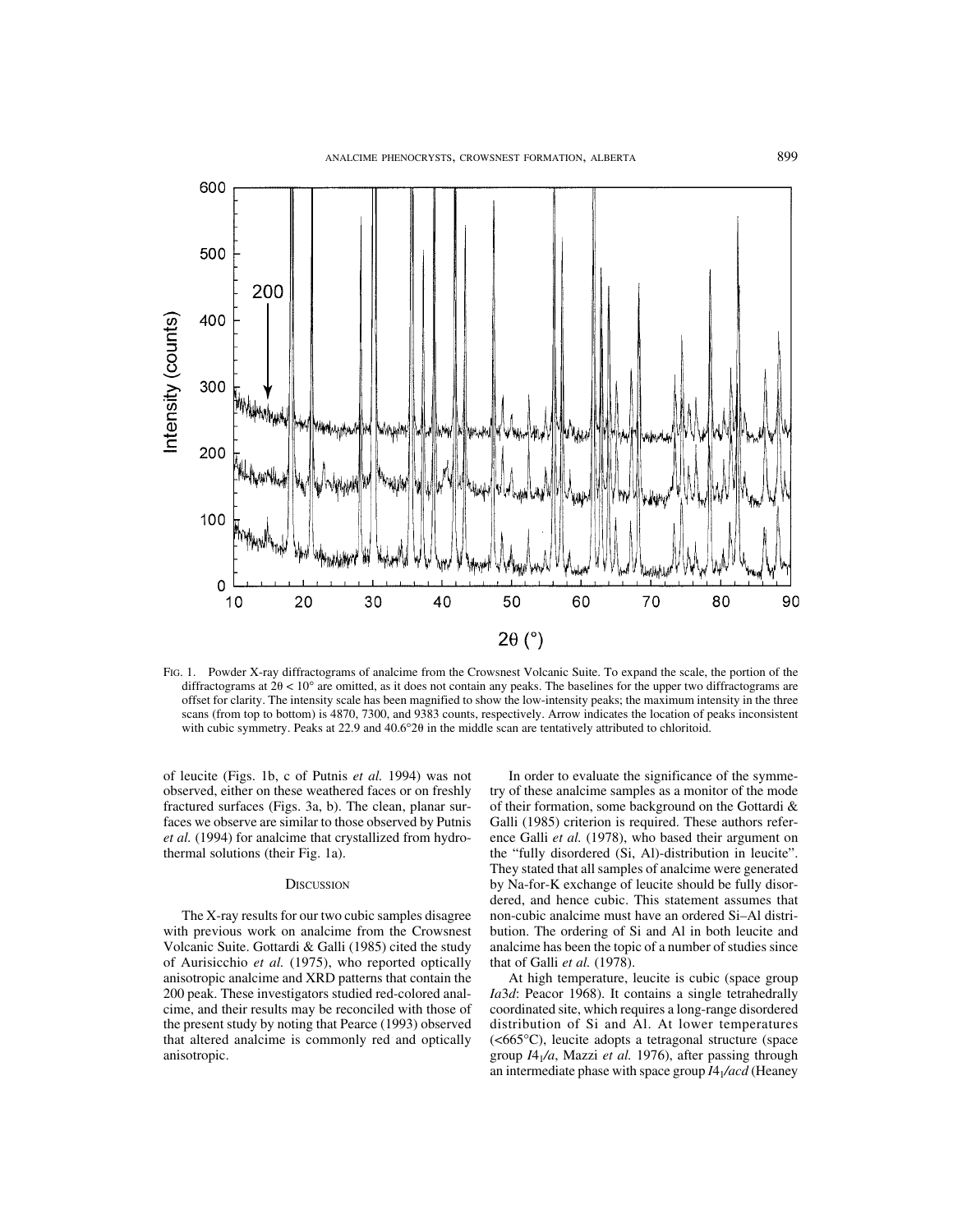

FIG. 2. SEM photograph of exterior (weathered) surface of Crowsnest analcime, showing etched and partially dissolved surface. Scale bar:  $100 \mu m$ .

& Veblen 1990, and references therein). The low-temperature structure has three symmetrically distinct tetrahedral sites, which raises the possibility that long-range Si–Al ordering occurs during the transition, or may be the reason for the transition (Hatch *et al.* 1990). The rapid kinetics of the transition (Peacor 1968, Palmer & Salje 1990), the results of lattice-energy calculations (Dove *et al.* 1993), and those of neutron-diffraction studies (Palmer *et al.* 1997) are all consistent with the transition being a purely displacive one (Dove 1997), with Si–Al ordering playing no role.

Accepting this conclusion, igneous leucite would crystallize with a cubic structure, with long-range Si– Al disorder, and transform to tetragonal leucite upon cooling, maintaining its Si–Al disorder. The transformation to analcime will not change the state of order, producing analcime with long-range Si–Al disorder, but not necessarily of cubic symmetry. The symmetry of the analcime would depend on whether the ion exchange and hydration distorts the tetrahedral framework to produce a reversion to the cubic structure or not. This argument assumes that the transition between cubic and lower-symmetry forms of analcime is displacive, as it is in leucite. In support of this assumption, Teertstra *et al.* (1994) argued that decreased symmetry in analcime resulted from "a slight, systematic rotation of the tetrahedra during growth, which does not involve ordering or even change during cooling from a higher-temperature, more symmetrical phase." Further support comes from Hovis *et al.* (2002), who suggested that at room temperature, analcime is near the transition temperature for a displacive transformation from a cubic to a tetragonal structure.

Must analcime with space group *Ia3d* necessarily be produced by ion exchange from a leucite precursor? It seems reasonable that analcime crystallizing from a melt would have a disordered Si–Al arrangement, and hence would be cubic. Not all samples of cubic analcime are igneous or derived from ion-exchanged leucite; analcime of hydrothermal and sedimentary origin commonly are cubic and lack long-range Si–Al order (*e.g.*, Neuhoff *et al.* 2003, 2004). Neuhoff *et al.* (2003) did find significant short-range order, resulting from Al–Al avoidance (*cf.* Teertstra *et al.* 1994).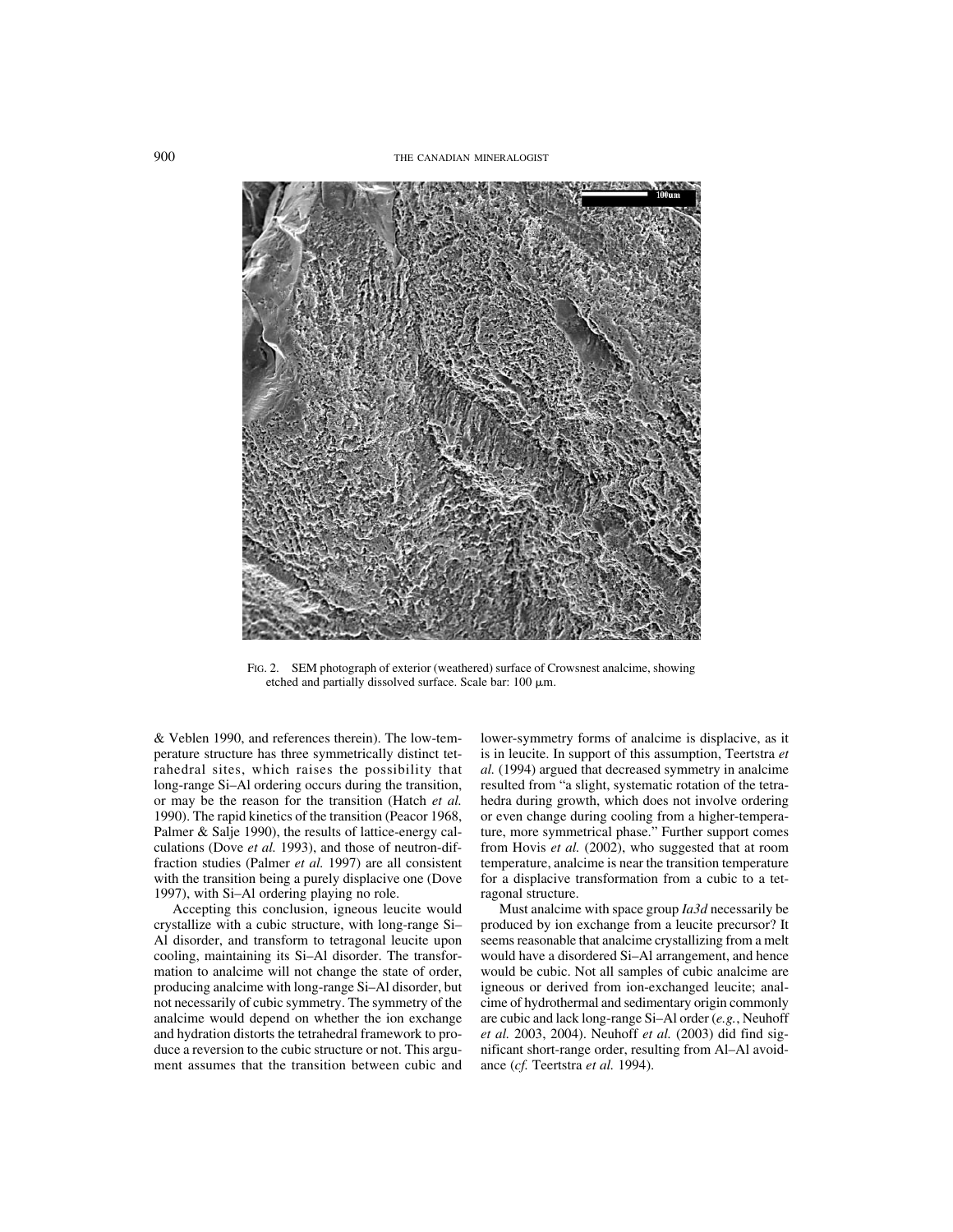

FIG. 3. SEM photographs of freshly fractured surface at low (a) and high (b) magnification, showing a smooth, planar surface. Scale bars:  $100 \mu m$  in (a) and  $1 \mu m$  in (b).

If we consider the parageneses of non-cubic analcime reported to date in the literature, none appear to be igneous. Mazzi & Galli (1978) refined the crystal structures of seven samples of non-cubic analcime from single-crystal X-ray-diffraction data. All of these samples are from localities where the analcime forms a crust on or fills vugs in altered volcanic rock (Mazzi & Galli 1978, King 2001). The non-cubic sample of Kohn *et al.* (1995) (*cf*. discussion in Neuhoff *et al.* 2004) is from Monteccio, Maggiore, Italy, where the analcime is found in vugs in basaltic blocks (Brigatti *et al.* 1997, http://www.mindat.org/loc-29986.html, http://www.am.de/englisch/lexikon/mineral/geruestsilicate/analcimbild1.html). The tetragonal (*I*4<sub>1</sub>/acd) analcime from Newfoundland studied by Papezik & Elias (1980) was found as "...locally forming encrustations on the walls of joints and fractures..." in Late Precambrian felsic pyroclastic rocks. The authors interpreted the analcime to have formed by precipitation from solution at low temperature. Akizuki (1981) showed that isotropic and anisotropic sectors coexist in hydrothermal analcime.

We therefore contend that igneous analcime need not be non-cubic, in disagreement with Gottardi & Galli (1985), and that by analogy with leucite, analcime from higher-temperature parageneses should be cubic. Any non-cubic nature in igneous analcime would result from small amounts of solid solution that increase the temperature of a displacive cubic–tetragonal transition (Hovis *et al.* 2002).

To provide insight into the origin of the analcime, we focus on the microstructures revealed with the SEM, which are consistent with the analcime precipitating from a solution. The next issue is whether the solution from which the analcime crystallized was magmatic, or hydrothermal. Several lines of evidence argue against a hydrothermal origin. First, Peterson *et al.* (1997) interpreted the values of  $\delta^{18}O$  (9.4‰) for pristine ("gemquality") Crowsnest analcime to be reasonable for a magmatic origin for lower-crust melts. They also found that the values of  $\delta^{18}O$  increase systematically with degree of alteration. These authors discussed the higher values (13.5–14.2‰) reported by Karlsson & Clayton (1991), and suggested that their samples were altered or even secondary. Second, the analcime crystals are found in a variety of volcanic rocks (trachyte, analcimite), some arguably lavas, others clearly pyroclastic in origin (Adair & Burwash 1996). They appear to be phenocrysts in hand sample and thin section; if they were hydrothermal in origin, it is puzzling that they do not form in veins. We cannot rule out, however, the possibility that the microporous texture produced from ionexchange formation of analcime from leucite could be eradicated by recrystallization or annealing at low-grade metamorphic conditions, which the Crowsnest Formation has experienced (Bégin *et al.* 1995). These authors estimated temperatures of metamorphism of 180–280°C and pressures of 1.5–3 kbar. One of the analcime crystals converted from leucite studied by Putnis *et al.* (1994) was experimentally altered in hydrothermal solution at 150°C. This sample showed the microporous texture discussed above.

We conclude that the microstructural evidence adds to the weight of evidence favoring the hypothesis that analcime in the Crowsnest volcanic suite is primary and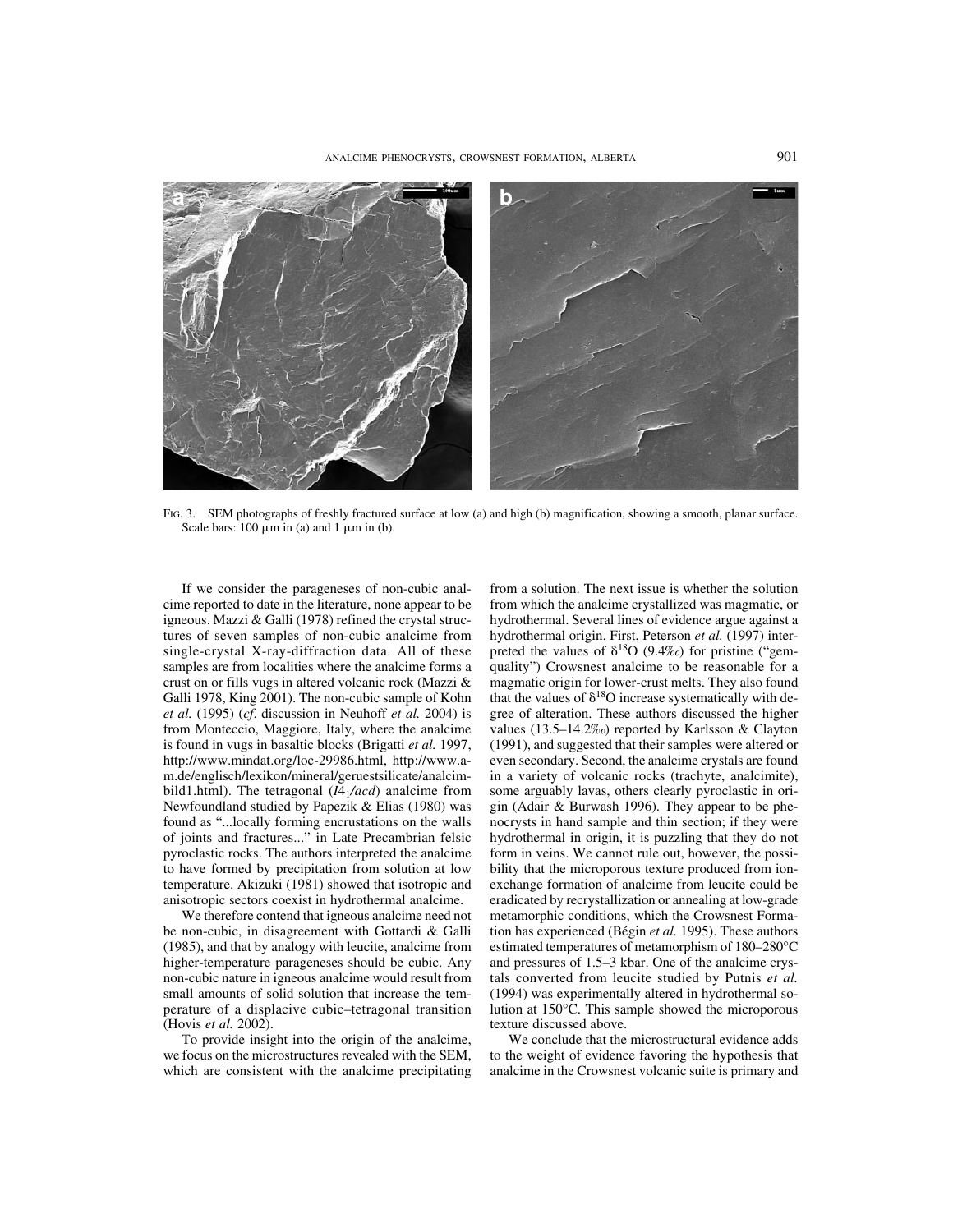truly phenocrystic. This leaves us with the puzzle of determining the conditions at which analcime, esseneiterich clinopyroxene, K-feldspar, and titanian andradite could crystallize from the parental magmas. In this context, it is worth noting that the high ferric iron contents of the garnet and clinopyroxene may be essential to understand how analcime, a hydrous zeolite, could precipitate from a melt accompanying anhydrous ferromagnesian minerals, rather than biotite or amphibole. With increasing  $f(O_2)$ , biotite decomposes to sanidine + hematite or magnetite + fluid (Wones & Eugster 1965). Amphibole stability is likewise dependent on  $f(O_2)$ : ferropargasite  $[NaCa<sub>2</sub>Fe<sup>2+</sup><sub>4</sub>AlSi<sub>6</sub>Al<sub>2</sub>O<sub>22</sub>(OH)<sub>2</sub>] decom$ poses with increasing  $f(O_2)$  to assemblages containing andradite-rich garnet (Gilbert 1966). The absence of hydrous ferromagnesian minerals in the Crowsnest Volcanic Suite may well be a natural consequence of crystallization under oxidizing conditions.

#### **ACKNOWLEDGEMENTS**

This research was supported by an NSERC Discovery Grant to Luth and an NSERC Undergraduate Student Research Award to Bowerman. The assistance of Brent Gonek with the field work and George Braybrook with the SEM are gratefully acknowledged. We gratefully acknowledge the constructive reviews by J.G. Liou and M.E. Gunter, as well as the editorial efforts (and patience) of R.F. Martin.

#### **REFERENCES**

- ADAIR, R.N. & BURWASH, R.A. (1996): Evidence for pyroclastic emplacement of the Crowsnest Formation, Alberta. *Can. J. Earth Sci.* **33**, 715-728.
- AKIZUKI, M. (1981): Origin of optical variation in analcime. *Am. Mineral.* **66**, 403-409.
- AURISICCHIO, C., DE ANGELIS, G., DOLFI, D., FARINATO, R., LORETO, L., SGARLATA, F. & TRIGILA, R. (1975): Sull' analcime di colore rosso nelle vulcaniti del complesso alcalino di Crowsnest (Alberta, Canada): notizie preliminari. *Rend. Soc. Ital. Mineral. Petrol.* **31**, 653-671.
- BÉGIN, N.J., GHENT, E.D. & BEIERSDORFER, R.E. (1995): Lowtemperature metamorphism of the Crowsnest Volcanic Suite, southwestern Alberta. *Can. Mineral.* **33**, 973-983.
- BRIGATTI, M.F., GALLI, E. & MEDICI, L. (1997): Ba-rich celestine: new data and crystal structure refinement. *Mineral. Mag.* **61**, 447-451.
- DOVE, M.T. (1997): The use of <sup>29</sup>Si MAS–NMR and Monte Carlo methods in the study of Al/Si ordering in silicates. *Geoderma* **80**, 353-368.
- \_\_\_\_\_\_\_\_, COOL, T., PALMER, D.C., PUTNIS, A., SALJE, E.K.H. & WINKLER, B. (1993): On the role of Al–Si ordering in the cubic–tetragonal phase transition of leucite. *Am. Mineral.* **78**, 486-492.
- DOWNS, R.T., BARTELMEHS, K.L., GIBBS, G.V. & BOISEN, M.B., JR. (1993): Interactive software for calculating and displaying X-ray or neutron powder diffractometer patterns of crystalline materials. *Am. Mineral.* **78**, 1104-1107.
- \_\_\_\_\_\_\_\_ & HALL-WALLACE, M. (2003): The *American Mineralogist* crystal structure database. *Am. Mineral.* **88**, 247- 250.
- FERGUSON, L.J. & EDGAR, A.D. (1978): The petrogenesis and origin of the analcime in the volcanic rocks of the Crowsnest Formation, Alberta. *Can. J. Earth Sci.* **15**, 69- 77.
- GALLI, E., GOTTARDI, G. & MAZZI, F. (1978): The natural and synthetic phases with the leucite framework. *Mineral. Petrogr. Acta* **22**, 185-193.
- GILBERT, M.C. (1966): Synthesis and stability relations of the hornblende ferropargasite. *Am. J. Sci.* **264**, 698-742.
- GOTTARDI, G. & GALLI, E. (1985): *Natural Zeolites.* Springer-Verlag, Berlin, Germany.
- GUPTA, A.K. & FYFE, W.S. (1975): Leucite survival: the alteration to analcime. *Can. Mineral.* **13**, 361-363.
- HATCH, D.M., GHOSE, S. & STOKES, H.T. (1990): Phase transitions in leucite,  $KAISi<sub>2</sub>O<sub>6</sub>$ . I. Symmetry analysis with order parameter treatment and the resulting microscopic distortions. *Phys. Chem. Minerals* **17**, 220-227.
- HEANEY, P.J. & VEBLEN, D.R. (1990): A high-temperature study of the low–high leucite phase transition using the transmission electron microscope. *Am. Mineral.* **75**, 464- 476.
- HOVIS, G.L., ROUX, J. & RODRIGUES, E. (2002): Thermodynamic and structural behavior of analcime–leucite analogue systems. *Am. Mineral.* **87**, 523-532.
- KARLSSON, H.R. & CLAYTON, R.N. (1991): Analcime phenocrysts in igneous rocks: primary or secondary? *Am. Mineral.* **76**, 189-199.
- $\&$  \_\_\_\_\_\_\_\_\_ (1993): Analcime phenocrysts in igneous rocks: primary or secondary? Reply. *Am. Mineral.* **78**, 230-232.
- KIM, KI-TAE & BURLEY, B.J. (1971): Phase equilibria in the system  $NaAlSi<sub>3</sub>O<sub>8</sub>–NaAlSiO<sub>4</sub>–H<sub>2</sub>O$  with special emphasis on the stability of analcite. *Can. J. Earth Sci.* **8**, 311-337.
- KING, R.J. (2001): Analcime. *Geology Today* **17**, 236-239.
- KNOWLES, C.R., RINALDI, F.F. & SMITH, J.V. (1965): Refinement of the crystal structure of analcime. *Indian Mineral.* **6**, 127-140.
- KOHN, S.C., HENDERSON, C.M.B. & DUPREE, R. (1995): Si–Al order in leucite revisited: new information from an analcitederived analogue. *Am. Mineral.* **80**, 705-714.